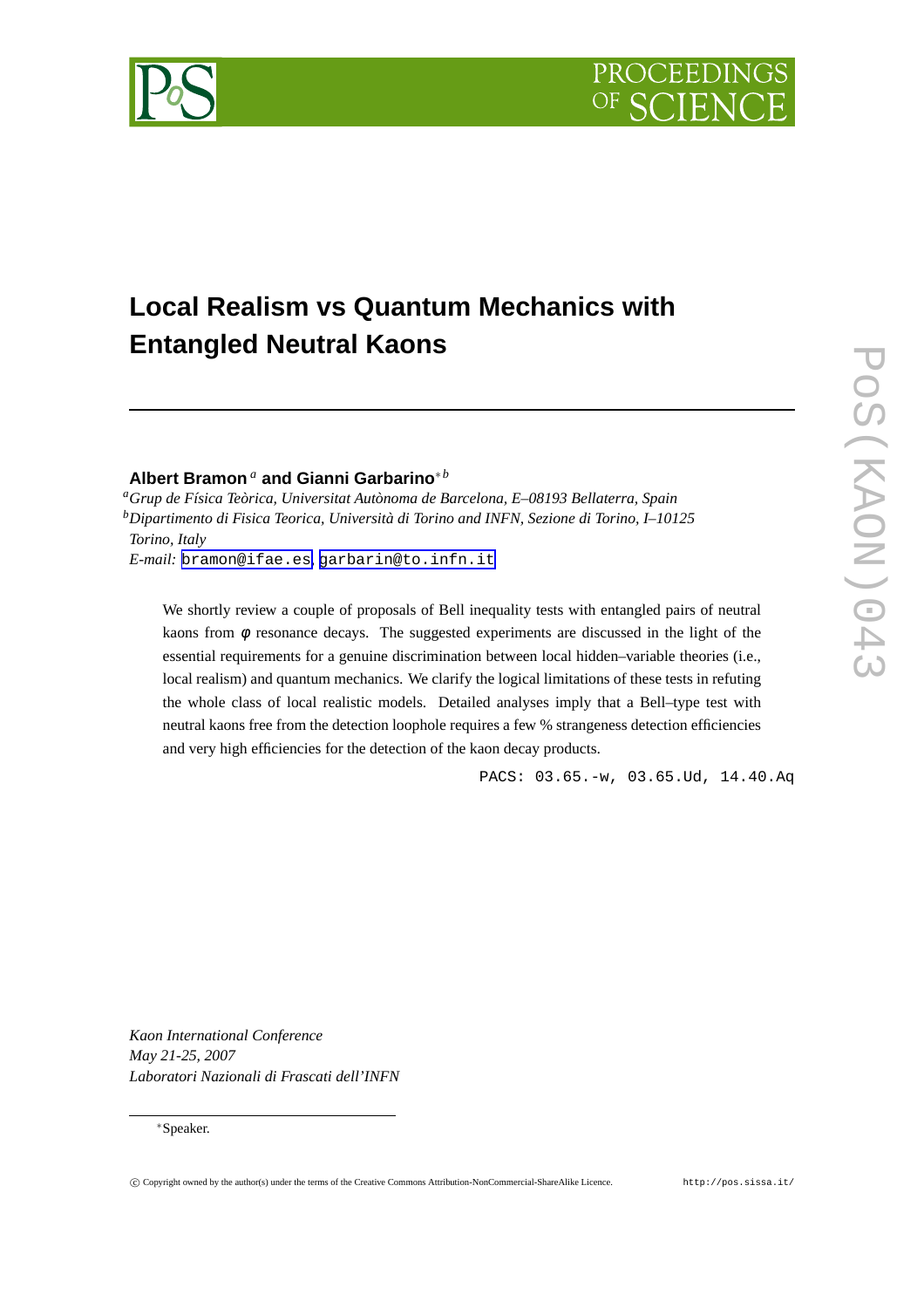<span id="page-1-0"></span>**1. Introduction** – The correlations shown by the distant parts of a system in an entangled state offer one of the most counterintuitive and subtle aspects of quantum mechanics. This became evident with the appearance of the well known papers by Einstein–Podolsky–Rosen (EPR) and Bohr [\[1](#page-3-0)] on the completeness of quantum mechanics. For about 30 years the debate triggered by EPR and Bohr was reputed to be a philosophical matter rather than an actual physical question. In 1964, Bell [\[2\]](#page-3-0) interpreted EPR's argument as the need for the introduction of additional, unobservable variables aiming to restore *completeness*, *relativistic causality* (i.e., *locality*) and *realism* in quantum theory. He established a theorem which proved that any *local hidden–variable* (*i. e.*, *local realistic*) theory is incompatible with some statistical predictions of quantum mechanics. Since then, various forms of Bell inequalities [[3\]](#page-3-0)–[\[5](#page-3-0)] have been the usual tool for an experimental discrimination between local realism (LR) and quantum mechanics (QM).

Bell–type tests have been performed mainly with entangled photons [[5](#page-3-0), [6](#page-3-0)] and ions [\[7\]](#page-3-0). Although these tests obtained results in good agreement with QM, they do not represent a conclusive proof against LR since they only showed the violation of the so called *non–genuine* Bell inequalities. Because of non–idealities of the apparata and other technical problems, *supplementary assumptions* not implicit in LR were needed in the interpretation of these experiments. No one of these tests has been *loophole–free* [\[5](#page-3-0), [8](#page-3-0)], *i. e.*, able to test a *genuine* Bell inequality, which is a consequence of LR alone. Two main logical loopholes affected the performed experiments. The *detection loophole* originates from the fact that the achievable detection efficiencies are lower than the thresholds required for the violation of genuine inequalities [\[5,](#page-3-0) [9](#page-3-0)]. In addition, an experiment is not free from the *locality loophole* if the measurements on the two parties of the entangled state are not carried out under strict space–like separation conditions; exchange of subluminal signals between the two measurement event regions cannot be avoided in such cases.

Extensions to other kinds of entangled systems are thus important. Recently, there has been an increased interest on the possibility to test LR in particle physics, by using entangled neutral kaons [[10\]](#page-4-0)–[\[15](#page-4-0)]. In  $\phi$  resonance decays, as at Da $\Phi$ ne [\[16](#page-4-0)], or  $p\bar{p}$  annihilation processes at rest [\[17](#page-4-0)], neutral kaon pairs are produced in the maximally entangled state:

$$
|\phi(0)\rangle = \{|K^0\rangle_l|\bar{K}^0\rangle_r - |\bar{K}^0\rangle_l|K^0\rangle_r\}/\sqrt{2} = \{|K_S\rangle_l|K_L\rangle_r - |K_L\rangle_l|K_S\rangle_r\}/\sqrt{2},\tag{1}
$$

where *l* and *r* denote the 'left' and 'right' kaon directions of motions and *CP* violation effects have been neglected in the second equality. The strong nature of kaon hadronic interactions has the value of enhancing the efficiencies to detect the products of kaon decays and interactions with ordinary matter. Moreover, the measurements on each one of the two kaons produced in  $\phi$  decays or  $p\bar{p}$  annihilations at rest can be performed when they are separated by many centimeters. Closing the locality loophole is then a hard, but merely technical, problem. However, other specific difficulties appear with kaons which renders very difficult a genuine test of LR. In this contribution we concentrate on these difficulties and discuss a couple of kaonic Bell–type tests in the light of the basic requirements necessary to establish genuine tests of LR. For detailed reviews on the subject see Refs. [[13,](#page-4-0) [14,](#page-4-0) [15\]](#page-4-0).

**2. Requirements for a genuine Bell inequality test** – The requirements for deriving a *genuine* Bell inequality from LR can be summarized as follows: (1) A non–factorisable or entangled state must be used; (2) Alternative and mutually exclusive measurements, corresponding to non–commuting observables, must be chosen at will and performed on both members of that state (reality requirement); (3) Each one of the different single measurements has to have dichotomic outcomes; (4) The measurement process on each member of the two–particle state must be space–like separated from the measurement on the other member (locality requirement).

At a  $\phi$ –factory, or in  $p\bar{p}$  annihilations at rest, the first requirement poses no serious problems: entanglement has been confirmed experimentally for  $K^0 \bar{K}^0$  pairs [\[17](#page-4-0), [18](#page-4-0)]. Difficulties appear with requirements number (2) and (4) and are discussed in the next Section. In order to establish the feasibility of the real test, one finally has to derive the minimum detection efficiencies necessary for a meaningful QM violation of the considered Bell inequality.

**3. Neutral kaon measurement procedures** – According to previous requirements (2) and (4), for genuine Bell–type tests the adopted measurements must be performed by exerting the free will of the experimenters in two space–like separated regions. Measurements on neutral kaons reduce to only *two* kinds. At the chosen measurement time, one can either place a slab of ordinary matter or allow for kaon free–space propagation, thus measuring either strangeness or lifetime. Actively changing from one setup to another in such a way that the two measurement events are space–like separated implies serious technical difficulties. The use of fully passive measurements, which are also possible for kaons and are important for other QM tests [[19\]](#page-4-0), prevents the derivation of genuine Bell inequalities [[20\]](#page-4-0).

**Strangeness** – The 'strangeness' basis consists of the two eigenstates  $|K^0\rangle$  and  $|K^0\rangle$  with strangeness  $S = +1$  and *S* = −1, respectively, and is suitable to analyze *S*–conserving electromagnetic and strong interaction processes.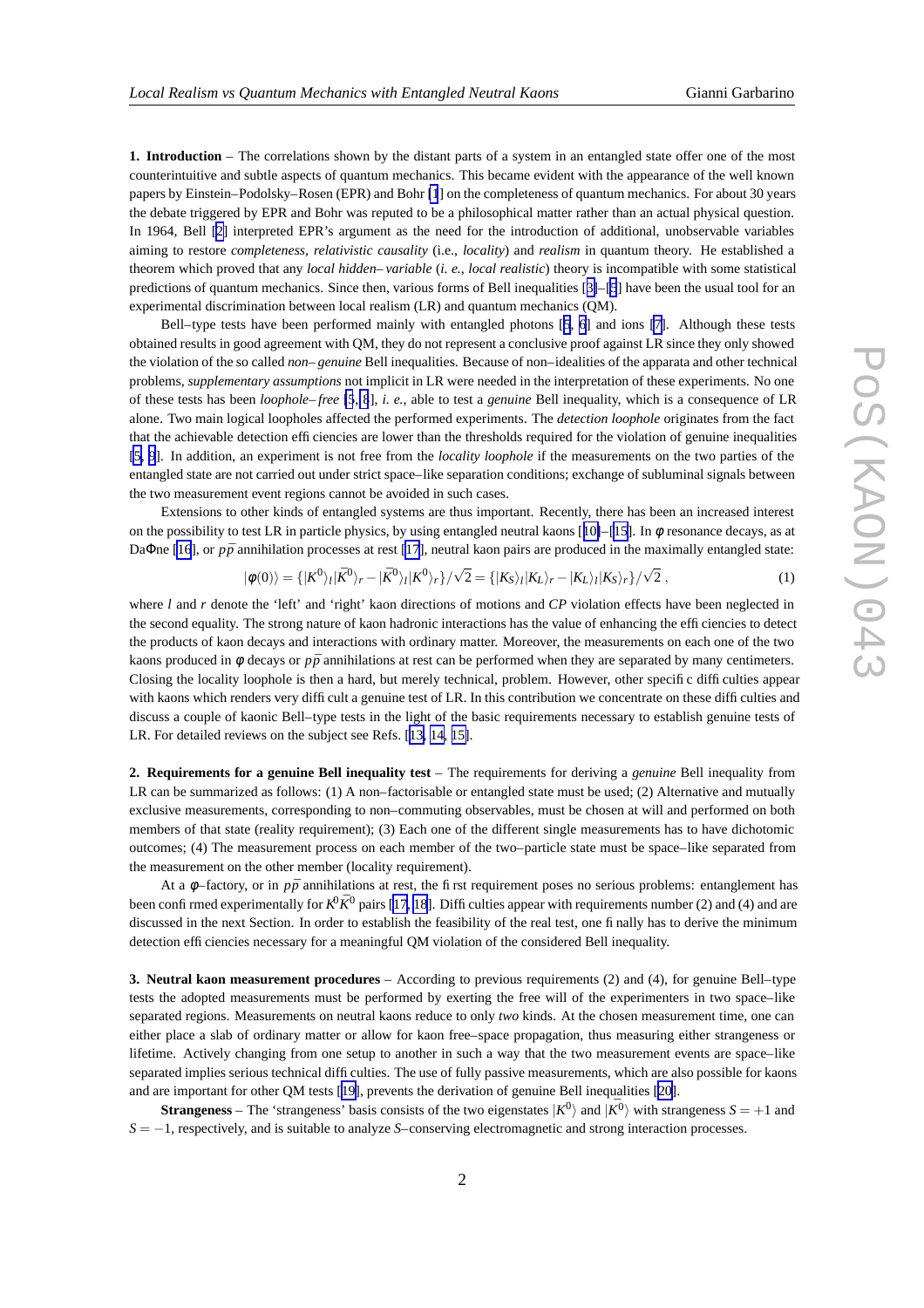<span id="page-2-0"></span>Strangeness of a given kaon state is measured by placing a piece of ordinary material along the meson path. When a kaon–nucleon reaction occurs, the distinct strong interactions of the *S* = +1 and *S* = −1 neutral kaons on the bound nucleons inside the medium project the arbitrary state of an incoming kaon into one of the two orthogonal members of the strangeness basis [\[13](#page-4-0)]. Unfortunately, the efficiency for such strangeness measurements at moderate kaon energies is less than what people have been naively expecting from the strong nature of these interactions [[17\]](#page-4-0). The reason, rather than being the difficulty in detecting the final state particles, stems from the low probability in initiating the strong reaction. Ordinary matter is indeed too transparent for kaons.

**Lifetime** – The short– and long–lived states,  $|K_f\rangle$  and  $|K_f\rangle$ , are the normalized eigenvectors governing neutral kaon (proper) time evolution in free–space:

$$
|K_{S(L)}(\tau)\rangle = e^{-im_{S,L}\tau}e^{-\frac{1}{2}\Gamma_{S(L)}\tau}|K_{S(L)}(\tau=0)\rangle \equiv e^{-i\lambda_{S(L)}\tau}|K_{S(L)}\rangle, \tag{2}
$$

 $m_{S,L}$  and  $\Gamma_{S,L}$  being the  $K_{S,L}$  masses and decay widths. They define the quasi–orthonormal lifetime basis, with  $\langle K_S | K_L \rangle$  =  $(\varepsilon + \varepsilon^*)/(1+|\varepsilon|^2)$ ,  $\varepsilon$  being a *CP* violating parameter.

To measure if a kaon is propagating in free–space as a  $K_S$  or  $K_L$  at a given time  $\tau$ , one has to allow for further propagation in free–space and then detect at which time the kaon decays. Kaons decaying between times  $\tau$  and  $\tau + \Delta \tau$  have to be identified as  $K_S$ 's, while those decaying later than  $\tau + \Delta \tau$  have to be identified as  $K_L$ 's. By choosing  $\Delta \tau = 4.8 \tau_S$ , both  $K_S$  and  $K_L$  misidentification probabilities reduce to  $\simeq 0.8\%$ , which can be further decreased if the decay mode is also identified (see appendix of Ref. [\[15](#page-4-0)]). At DaΦne one has at disposal rather high detection efficiency for these lifetime measurements.

#### **4. Kaonic Bell–type tests**

**A proposal assuming fair sampling** – We start by analyzing a proposal [[11](#page-4-0)] based on the fair sampling hypothesis [\[5\]](#page-3-0), which amounts to assume that the set of effectively measured events represent an undistorted sample of the whole set of states emitted from the source. While such an assumption represents an obvious procedure in quantum measurement, in a local realistic model the hidden–variables can be well correlated with the efficiencies of measuring apparata. Under fair sampling, the efficiency factors in the Bell inequalities are assumed to be 1 and thus no undetected event appears.

The entangled state used in Ref. [[11\]](#page-4-0) is prepared by placing a thin regenerator with parameter  $\eta$  on the right beam, close to the point where the two–kaon state [\(1](#page-1-0)) originates. We assume that the proper time  $\Delta \tau$  required by the right moving neutral kaon to cross the regenerator is short enough  $(\Delta \tau << \tau_S)$  to ignore kaon decays. Free propagation is then considered for the left and right beams up to a proper time *T*, with  $\tau_S \ll T \ll \tau_L \approx 579 \tau_S$ . After normalization to surviving pairs, one obtains the non–maximally entangled state:

$$
|\Phi\rangle = \{|K_S\rangle|K_L\rangle - |K_L\rangle|K_S\rangle + R|K_L\rangle|K_L\rangle\}/\sqrt{2+|R|^2}, \quad R \equiv -\eta e^{\left[i(m_S - m_L) + \frac{1}{2}(\Gamma_S - \Gamma_L)\right]T}.
$$
 (3)

For each kaon on each beam at time *T*, one then considers either a strangeness or a lifetime measurement. With the strategy adopted for lifetime measurements, requiring an extra interval time ∆*T* after *T*, for kaon pairs from φ decays, one has to use  $T > 1.77 \Delta T$  to guarantee the space–like separation between left and right measurements.

In Ref. [[11\]](#page-4-0) the following Clauser–Horne (CH) inequalities [\[4](#page-3-0)] have been derived under the assumption of perfectly efficient measuring apparata:

$$
\frac{P(\bar{K^0}, K_L) - P(\bar{K^0}, \bar{K^0}) + P(K_S, \bar{K^0}) + P(K_S, K_L)}{P(K_S, *) + P(*, K_L)} \le 1 \ , \quad \frac{P(\bar{K^0}, K_S) - P(\bar{K^0}, \bar{K^0}) + P(K_L, \bar{K^0}) + P(K_L, K_S)}{P(*, K_S) - P(K_L, *)} \le 1 \ , \quad (4)
$$

where, for instance,  $P(K_S, *) \equiv P(K_S, K^0) + P(K_S, \bar{K}^0)$ . These CH inequalities are satisfied by all local realistic models supplemented by fair sampling. By substituting the QM predictions, these inequalities imply:  $(2-\Re eR+|R|^2/4)/(2+\Re eR)$  $|R|^2 \leq 1$ ,  $\frac{(2 + \Re eR + |R|^2/4)}{(2 + |R|^2)} \leq 1$ . According to the sign of  $\Re R$ , one of these two inequalities is violated if  $|\Re eR| \ge 3|R|^2/4$ . The greatest violation occurs for a purely real value of *R*,  $|R| \simeq 0.56$ , for which one of the two previous ratios reaches the value 1.14. This 14 % violating effect predicted by QM opens up the possibility for a meaningful kaonic Bell–type test which could refute those LR models incorporating fair sampling.

**An attempt of genuine test** – We now discuss a proposal which does not assume hypotheses beyond LR. In our opinion, it represent an interesting attempt for a loophole–free test of LR vs QM with neutral kaons.

Hardy's proof without inequalities of Bell theorem [[21\]](#page-4-0) has been applied in Ref. [[12\]](#page-4-0) to the non–maximally entangled state (3). Neglecting *CP*–violation and  $K_L - K_S$  misidentification effects, from state (3) with  $R = -1$  (Hardy's state) one obtains the following QM predictions:

$$
P_{\text{QM}}(K^0, \bar{K}^0) = \eta \bar{\eta}/12 \,, \quad P_{\text{QM}}(K^0, K_L) = 0 \,, \quad P_{\text{QM}}(K_L, \bar{K}^0) = 0 \,, \quad P_{\text{QM}}(K_S, K_S) = 0 \,, \tag{5}
$$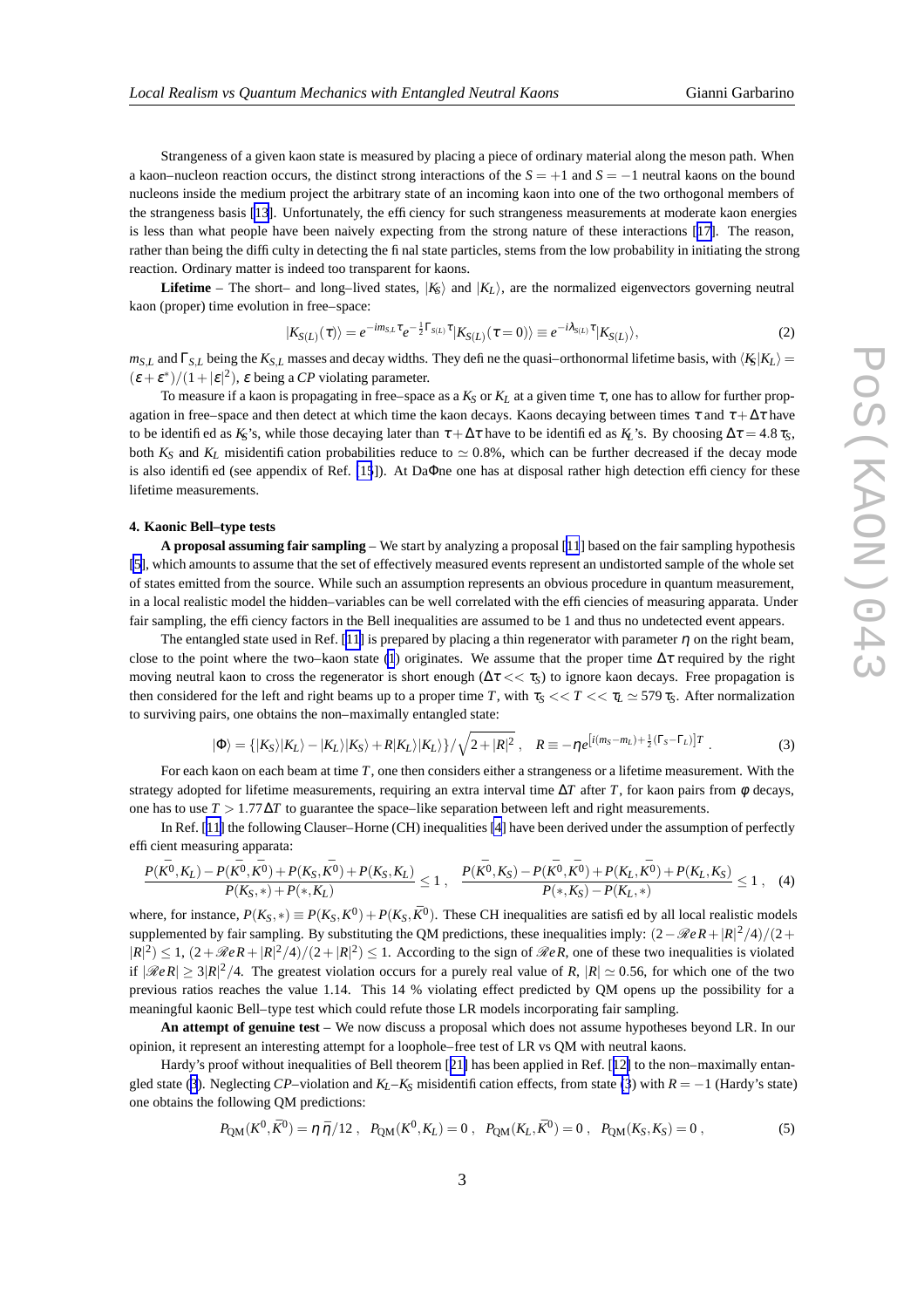<span id="page-3-0"></span>where  $\eta$  ( $\bar{\eta}$ ) is the overall efficiency for  $K^0$  ( $\bar{K}^0$ ) detection. It is found that the necessity to reproduce, under LR, the first three equalities in Eq. [\(5](#page-2-0)), requires  $R_R(K_S, K_S) \ge P_{LR}(K^0, \bar{K}^0) = \eta \bar{\eta}/12 > 0$ , which contradicts the last equality of Eq. [\(5\)](#page-2-0). In principle, this allows for an 'all–or–nothing' test of LR vs QM. By requiring a perfect discrimination between  $K_S$  and  $K_L$  states, an experiment measuring the joint probabilities of Eq. ([5\)](#page-2-0) closes the efficiency loophole even for infinitesimal values of the strangeness detection efficiencies [\[12](#page-4-0)]. However, since  $K$  and  $K_S$  misidentifications do not permit an ideal lifetime measurement even when the detection efficiency  $\eta_r$  for the kaon decay products is 1, the question must be reconsidered by paying attention to the inefficiencies involved in the real test.

Retaining the lifetime misidentification effects, the predictions [\(5](#page-2-0)) are replaced by (see Ref. [\[15](#page-4-0)] for details):

$$
P_{\text{QM}}(K^0, \bar{K}^0) = \eta \bar{\eta}/12 \,, \tag{6}
$$

$$
P_{\text{QM}}(K^0, K_L) = 6.77 \times 10^{-4} \eta \eta_\tau , \qquad (7)
$$

$$
P_{\text{QM}}(K_L, \bar{K}^0) = 6.77 \times 10^{-4} \bar{\eta} \eta_{\tau} , \qquad (8)
$$

$$
P_{\text{QM}}(K_{\text{S}}, K_{\text{S}}) = 1.19 \times 10^{-5} \eta_{\tau}^{2} \,. \tag{9}
$$

In the standard Hardy's proof of non–locality [\[21](#page-4-0)], the probabilities corresponding to our  $(7)$ – $(9)$  are perfectly vanishing. In our case they are very small but not zero. Nevertheless, this does not prevent us from deriving a contradiction between LR and QM. Indeed, it turns out [[15\]](#page-4-0) that the following Eberhard inequality [9]

$$
H \equiv \frac{P(K^0, \bar{K}^0)}{P(K^0, K_L) + P(K_S, K_S) + P(K_L, \bar{K}^0) + P(K^0, U_{\text{Lif}}) + P(U_{\text{Lif}}, \bar{K}^0)} \le 1. \tag{10}
$$

must be used to demonstrate the incompatibility between LR and QM in the realistic case. The argument *U*<sub>Lif</sub> refers to failures in lifetime detection and  $P_{QM}(K^0, U_{\text{Lif}}) = \eta(1 - \eta_{\tau})/6$ ,  $P_{QM}(U_{\text{Lif}}, \bar{K}^0) = \bar{\eta}(1 - \eta_{\tau})/6$ . It is important to stress that the previous Eberhard inequality has been obtained *without invoking supplementary assumptions* on undetected events, i.e., it is a genuine Bell inequality.

We now have to discuss the feasibility of the corresponding experiment. In the ideal case with no undetected events  $(\eta = \bar{\eta} = \eta_{\tau} = 1)$ , the inequality is strongly violated by QM,  $H_{\text{QM}}^{\eta = \bar{\eta} = \eta_{\tau} = 1} \approx 60.0$ , even if one allows for unavoidable  $K_S$  and  $K_L$  misidentifications. Assuming that only the detection efficiency of kaon decay products is ideal ( $\eta = 1$ ), for  $\eta = \bar{\eta}$  ( $\eta = \bar{\eta}/2$ ) Eberhard inequality is contradicted by QM whenever  $\eta > 0.023$  ( $\eta > 0.017$ ). Let us now consider more realistic situations with small and possibly achievable values of  $\eta$  and  $\bar{\eta}$ . This implies that we have to consider large decay–product detection efficiencies. For each  $\eta_t$ , the values of  $\eta$  and  $\bar{\eta}$  that permit a detection–loophole–free test  $(H<sub>OM</sub> > 1)$  lie above the corresponding curve plotted in Fig. [1.](#page-4-0) As expected, when  $\eta<sub>\tau</sub>$  decreases, the region of  $\eta$  and  $\bar{\eta}$ values which permits a conclusive test diminishes and larger values of  $\eta$  and  $\bar{\eta}$  are required.

In conclusion, a Bell–type test with neutral kaons and with strangeness detectors having an efficiency of a few % would be free from the detection loophole if almost ideal lifetime measurements were achievable. In any case, as for the performed photon experiments, the proposed kaonic test is able to refute LR modulo the fair sampling assumption.

### **References**

- [1] A. Einstein, B. Podolsky and N. Rosen, Phys. Rev. **47**, 777 (1935); N. Bohr, Phys. Rev. **48**, 696 (1935).
- [2] J. Bell, Physics **1**, 195 (1964).
- [3] J. F. Clauser, M. A. Horne, A. Shimony and R. A. Holt, Phys. Rev. Lett. **23**, 880 (1969).
- [4] J. F. Clauser and M. A. Horne, Phys. Rev. **D 10**, 526 (1974).
- [5] J. F. Clauser and A. Shimony, Rep. Prog. Phys. **41**, 1881 (1978).
- [6] A. Aspect, J. Dalibard and G. Roger, Phys. Rev. Lett. **49**, 1804 (1982); G. Weihs, T. Jennewein, C. Simon, H. Weinfurter and A. Zeilinger, Phys. Rev. Lett. **81**, 5039 (1998); W. Tittel, J. Brendel, H. Zbinden and N. Gisin, Phys. Rev. Lett. **81**, 3563 (1998).
- [7] M. A. Rowe et al., Nature **409**, 791 (2001).
- [8] E. Santos, Phys. Lett. **A 327**, 33 (2004); Found. Phys. **34**, 1643 (2004).
- [9] P. H. Eberhard, Phys. Rev. **A 47**, R747 (1993).